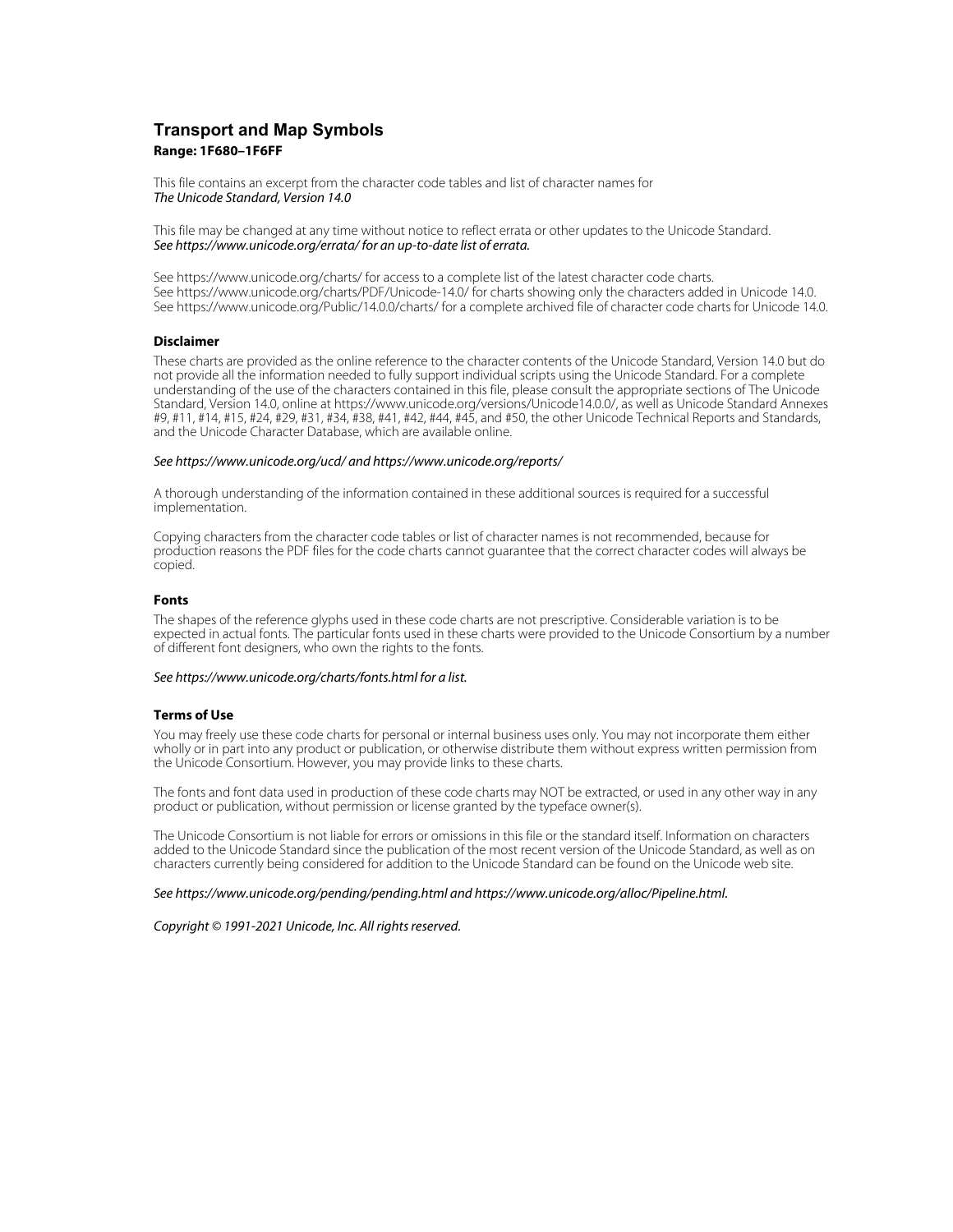|                | 1F68                |                                |                       |                                    |                        | 1F69 1F6A 1F6B 1F6C 1F6D | 1F6E  | 1F6F       |
|----------------|---------------------|--------------------------------|-----------------------|------------------------------------|------------------------|--------------------------|-------|------------|
| 0              | 1F680               | ₩,<br>1F690                    | 1F6A0                 | 3<br>1F6B0                         | لالاو<br>1F6C0         | ัััััั<br>1F6D0          | 1F6E0 | ベ<br>1F6F0 |
| 1              | 1F681               | 1F691                          | 1F6A1                 | 1F6B1                              | $\mathcal{A}$<br>1F6C1 | 1F6D1                    | 1F6E1 | 1F6F1      |
| $\overline{2}$ | 1F682               | $\frac{1}{2}$<br>1F692         | 1F6A2                 | ത്ത<br>1F6B2                       | 74<br>1F6C2            | ₩<br>1F6D2               | 1F6E2 | 1F6F2      |
| 3              | பா<br>1F683         | 1F693                          | 1F6A3                 | 1F6B3                              | اٍنِّی<br>1F6C3        | 1F6D3                    | 1F6E3 | æ<br>1F6F3 |
| 4              | 1F684               | 1F694                          | 1F6A4                 | ैं<br>1F6B4                        | ıâı<br>1F6C4           | å<br>E<br>1F6D4          | 1F6E4 | 1F6F4      |
| 5              | 1F685               | ⋘<br>1F695                     | $\mathbb{P}$<br>1F6A5 | 1F6B5                              | II I<br>1F6C5          | 1F6D5                    | 1F6E5 | 1F6F5      |
| 6              |                     |                                | å                     |                                    |                        |                          |       |            |
| $\overline{7}$ | 1F686               | 1F696                          | 1F6A6                 | 1F6B6                              | 1F6C6                  | 1F6D6<br>崗               | 1F6E6 | 1F6F6      |
| 8              | 1F687               | 1F697                          | 1F6A7<br>灣            | 1F6B7                              | 1F6C7<br>Î             | 1F6D7                    | 1F6E7 | 1F6F7<br>m |
| 9              | 1F688               | 1F698<br>₷                     | 1F6A8                 | 1F6B8                              | 1F6C8                  |                          | 1F6E8 | 1F6F8      |
| A              | 1F689               | 1F699                          | 1F6A9<br>ļп           | 1F6B9                              | 1F6C9<br>Ŧ             |                          | 1F6E9 | 1F6F9      |
| B              | 1F68A<br>ىتگە       | 1F69A<br>ĄĻ                    | 1F6AA                 | 1F6BA<br><b>ile</b>                | 1F6CA<br>্∰            |                          | 1F6EA | 1F6FA<br>௸ |
| $\mathsf C$    | 1F68B<br><u>лип</u> | 1F69B<br>Fб                    | 1F6AB<br><u>୍ର</u>    | 1F6BB<br>츣                         | 1F6CB<br>بدا           |                          | 1F6EB | 1F6FB      |
| D              | 1F68C               | 1F69C<br>$\mathbf{\mathbf{m}}$ | 1F6AC                 | 1F6BC<br>₹                         | 1F6CC<br>r,            |                          | 1F6EC | 1F6FC      |
| E              | 1F68D<br>₩,         | 1F69D                          | 1F6AD<br>∰∦           | 1F6BD<br>$\mathbf{v}^{\text{occ}}$ | 1F6CD<br>$\sum'$       | 1F6DD<br>3               |       |            |
|                | 1F68E<br>န          | 1F69E<br>Е                     | 1F6AE                 | 1F6BE<br>杰                         | 1F6CE                  | 1F6DE                    |       |            |
| F              | 1F68F               | 1F69F                          | 1F6AF                 | 1F6BF                              | 1F6CF                  | 1F6DF                    |       |            |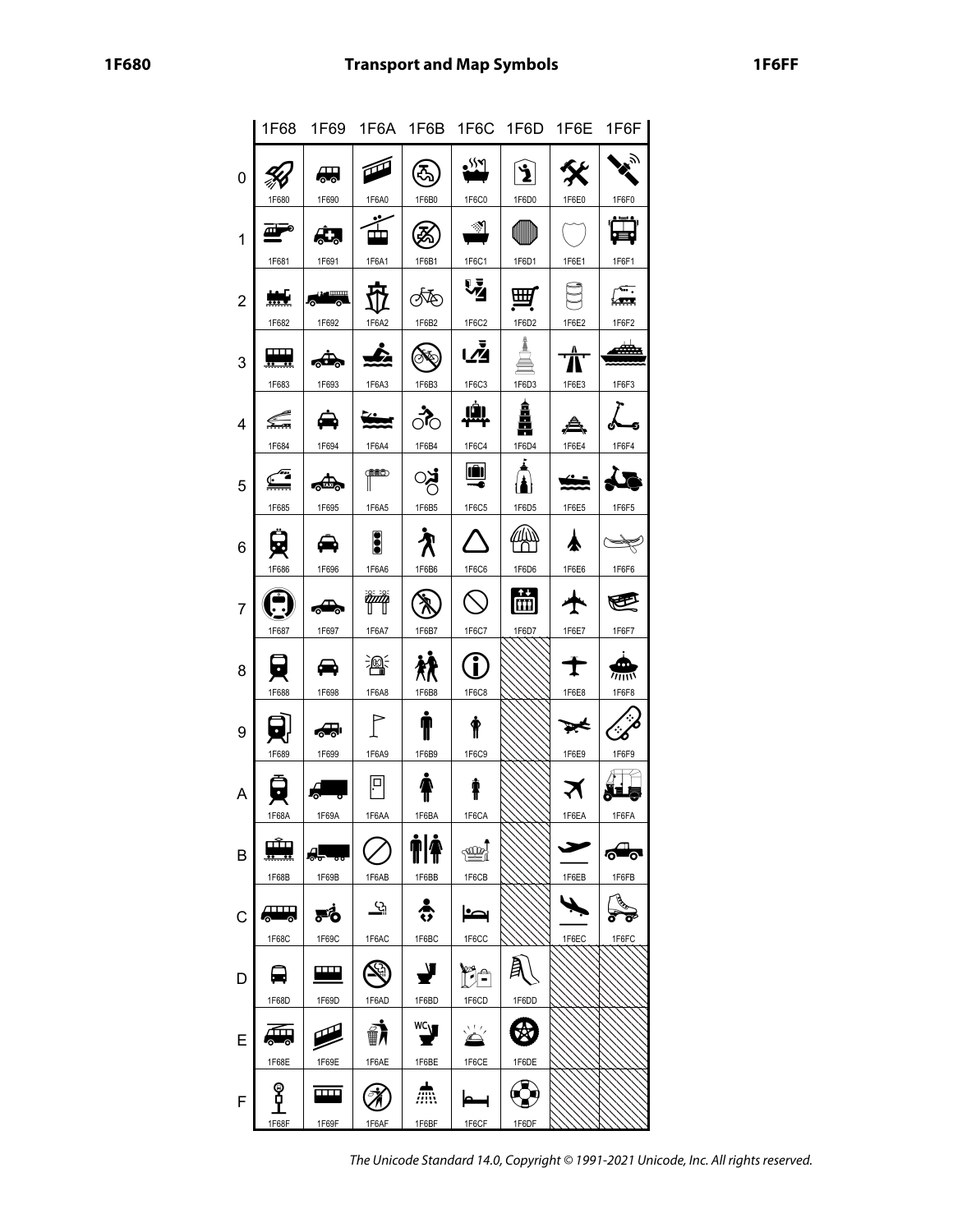| <b>Vehicles</b>      |                |                                                     |
|----------------------|----------------|-----------------------------------------------------|
| 1F680                | 58             | <b>ROCKET</b>                                       |
|                      |                | $\rightarrow$ 1F66C $\rightarrow$ leftwards rocket  |
| 1F681                | ਵਾ             | <b>HELICOPTER</b>                                   |
|                      |                | $\rightarrow$ 2708 $\rightarrow$ airplane           |
| 1F682                | 鰦              | <b>STEAM LOCOMOTIVE</b>                             |
|                      |                | → 1F6F2 全 diesel locomotive                         |
| 1F683                | 豐              | <b>RAILWAY CAR</b>                                  |
| 1F684                | ≤              | <b>HIGH-SPEED TRAIN</b>                             |
| 1F685 <b>⊆</b>       |                | HIGH-SPEED TRAIN WITH BULLET NOSE                   |
| 1F686                | 臭              | <b>TRAIN</b>                                        |
|                      |                | $=$ intercity train                                 |
| 1F687                | ُ⊖             | <b>METRO</b>                                        |
|                      |                | = subway, underground train                         |
| 1F688                | 員              | <b>LIGHT RAIL</b>                                   |
| 1F689                | 阒              | <b>STATION</b>                                      |
|                      |                | = train, subway station                             |
| 1F68A                | ₿              | <b>TRAM</b>                                         |
| 1F68B                | 寷              | <b>TRAM CAR</b>                                     |
| 1F68C                |                | $\leftarrow$ BUS                                    |
|                      |                | 1F68D A ONCOMING BUS                                |
|                      |                |                                                     |
|                      |                | <b>TROLLEYBUS</b>                                   |
| 1F68F                | L              | <b>BUS STOP</b>                                     |
| 1F690                |                | <b>READ MINIBUS</b>                                 |
|                      |                | 1F691 # AMBULANCE                                   |
|                      |                | 1F692 <b>Also FIRE ENGINE</b>                       |
|                      |                | $\rightarrow$ 1F6F1 $\ddot{H}$ oncoming fire engine |
| 1F693                |                | <b>POLICE CAR</b>                                   |
|                      |                | 1F694 A ONCOMING POLICE CAR                         |
| 1F695                | ر پیش          | <b>TAXI</b>                                         |
| 1F696                |                | A ONCOMING TAXI                                     |
| 1F697                |                | AUTOMOBILE                                          |
|                      |                | 1F698 A ONCOMING AUTOMOBILE                         |
|                      |                | 1F699 <b>BECREATIONAL VEHICLE</b>                   |
|                      |                | 1F69A <b>I</b> DELIVERY TRUCK                       |
|                      |                | $\rightarrow$ 26DF $\rightarrow$ black truck        |
|                      |                | 1F69B <a> ARTICULATED LORRY</a>                     |
| 1F69C                |                | <b>ுஃTRACTOR</b>                                    |
| 1F69D                |                | ■ MONORAIL                                          |
| 1F69E                |                | MOUNTAIN RAILWAY                                    |
| 1F69F                | $\blacksquare$ | <b>SUSPENSION RAILWAY</b>                           |
| 1F6A0                |                | MOUNTAIN CABLEWAY                                   |
| 1F6A1                | 畜              | <b>AERIAL TRAMWAY</b>                               |
| 1F6A2 壶 SHIP         |                |                                                     |
|                      |                | = cruise line vacation                              |
|                      |                | $\rightarrow$ 26F4 $\bullet$ ferry                  |
|                      |                | $\rightarrow$ 1F6F3 $\implies$ passenger ship       |
|                      |                | 1F6A3 <del>▲</del> ROWBOAT                          |
|                      |                | $\rightarrow$ 26F5 $\triangleq$ sailboat            |
|                      |                | 1F6A4 SPEEDBOAT                                     |
|                      |                | $\rightarrow$ 1F6E5 $\equiv$ motor boat             |
|                      |                |                                                     |
| <b>Traffic signs</b> |                |                                                     |
|                      |                | 1F6A5 <sup>#</sup> HORIZONTAL TRAFFIC LIGHT         |
|                      |                | 1F6A6   VERTICAL TRAFFIC LIGHT                      |
| 1F6A7                |                | <b>ME CONSTRUCTION SIGN</b>                         |
|                      |                | $\rightarrow$ 26CF $\times$ pick                    |
|                      |                |                                                     |
|                      |                |                                                     |
|                      |                | = rotating beacon                                   |
|                      |                |                                                     |

| Signage and other symbols              |                                                                     |  |  |  |  |  |
|----------------------------------------|---------------------------------------------------------------------|--|--|--|--|--|
|                                        | 1F6A9 F TRIANGULAR FLAG ON POST                                     |  |  |  |  |  |
|                                        | $=$ location information                                            |  |  |  |  |  |
|                                        | $\rightarrow$ 26F3 $\bullet$ flag in hole                           |  |  |  |  |  |
|                                        | $\rightarrow$ 1F3F1 $\approx$ white pennant                         |  |  |  |  |  |
|                                        |                                                                     |  |  |  |  |  |
|                                        | 1F6AB ⊘ NO ENTRY SIGN                                               |  |  |  |  |  |
|                                        | $\rightarrow$ 20E0 $\circledS$ combining enclosing circle backslash |  |  |  |  |  |
|                                        | $\rightarrow$ 26D4 $\rightarrow$ no entry                           |  |  |  |  |  |
|                                        | $\rightarrow$ 1F6C7 $\odot$ prohibited sign                         |  |  |  |  |  |
|                                        | <b>SMOKING SYMBOL</b>                                               |  |  |  |  |  |
|                                        | 1F6AD @ NO SMOKING SYMBOL                                           |  |  |  |  |  |
|                                        | 1F6AE n PUT LITTER IN ITS PLACE SYMBOL                              |  |  |  |  |  |
|                                        | 1F6AF @ DO NOT LITTER SYMBOL                                        |  |  |  |  |  |
| 1F6B1 <sup>3</sup>                     | 1F6B0 & POTABLE WATER SYMBOL<br>NON-POTABLE WATER SYMBOL            |  |  |  |  |  |
| 1F6B2 do BICYCLE                       |                                                                     |  |  |  |  |  |
|                                        | 1F6B3 & NO BICYCLES                                                 |  |  |  |  |  |
|                                        | 1F6B4 ふ BICYCLIST                                                   |  |  |  |  |  |
| 1F6B5 영                                | <b>MOUNTAIN BICYCLIST</b>                                           |  |  |  |  |  |
|                                        | 1F6B6 & PEDESTRIAN                                                  |  |  |  |  |  |
|                                        | $=$ walking                                                         |  |  |  |  |  |
|                                        | 1F6B7 (%) NO PEDESTRIANS                                            |  |  |  |  |  |
| 1F6B8                                  | <b>林 CHILDREN CROSSING</b>                                          |  |  |  |  |  |
| 1F6B9 ¶                                | <b>MENS SYMBOL</b>                                                  |  |  |  |  |  |
|                                        | = man symbol                                                        |  |  |  |  |  |
|                                        | = men's restroom                                                    |  |  |  |  |  |
|                                        | $\rightarrow$ 1FBC5 $\clubsuit$ stick figure                        |  |  |  |  |  |
|                                        | 1F6BA $\bullet$ WOMENS SYMBOL                                       |  |  |  |  |  |
|                                        | = woman symbol<br>= women's restroom                                |  |  |  |  |  |
|                                        | $\rightarrow$ 1FBC9 $\clubsuit$ stick figure with dress             |  |  |  |  |  |
|                                        | 1F6BB <sup>†</sup> RESTROOM                                         |  |  |  |  |  |
|                                        | = man and woman symbol with divider                                 |  |  |  |  |  |
|                                        | = unisex restroom                                                   |  |  |  |  |  |
|                                        | $\rightarrow$ 1F46B $\dot{\mathbf{M}}$ man and woman holding hands  |  |  |  |  |  |
| $1F6BC$ $\clubsuit$                    | <b>BABY SYMBOL</b>                                                  |  |  |  |  |  |
|                                        | = baby on board, baby changing station                              |  |  |  |  |  |
| 1F6BD $\blacktriangleright$<br>1F6BE ™ | <b>TOILET</b><br><b>WATER CLOSET</b>                                |  |  |  |  |  |
|                                        | $\rightarrow$ 1F14F WC squared wc                                   |  |  |  |  |  |
|                                        | $\rightarrow$ 1F18F <b>W</b> negative squared wc                    |  |  |  |  |  |
| 1F6BF 点                                | <b>SHOWER</b>                                                       |  |  |  |  |  |
| 1F6C0 当                                | <b>BATH</b>                                                         |  |  |  |  |  |
| 1F6C1 <del>■</del>                     | <b>BATHTUB</b>                                                      |  |  |  |  |  |
| 1F6C2 M                                | PASSPORT CONTROL                                                    |  |  |  |  |  |
| 1F6C3 ∟Ž∎                              | <b>CUSTOMS</b>                                                      |  |  |  |  |  |
| 1F6C4 <b>啤</b>                         | <b>BAGGAGE CLAIM</b>                                                |  |  |  |  |  |
| 1F6C5 粵                                | <b>LEFT LUGGAGE</b>                                                 |  |  |  |  |  |
| 1F6C6 △                                | TRIANGLE WITH ROUNDED CORNERS                                       |  |  |  |  |  |
|                                        | $=$ caution                                                         |  |  |  |  |  |
|                                        | $\rightarrow$ 25B3 $\Delta$ white up-pointing triangle              |  |  |  |  |  |
|                                        | 1F6C7 © PROHIBITED SIGN                                             |  |  |  |  |  |
|                                        | $\rightarrow$ 20E0 $\otimes$ combining enclosing circle backslash   |  |  |  |  |  |
|                                        | $\rightarrow$ 1F6AB $\oslash$ no entry sign                         |  |  |  |  |  |
| 1F6C8 ①                                | <b>CIRCLED INFORMATION SOURCE</b><br>$=$ information                |  |  |  |  |  |
|                                        | $\rightarrow$ 2139 <b>i</b> information source                      |  |  |  |  |  |
|                                        | 1F6C9 $\textcolor{blue}{\uparrow}$ BOYS SYMBOL                      |  |  |  |  |  |
| 1F6CA <b>ŧ</b>                         | <b>GIRLS SYMBOL</b>                                                 |  |  |  |  |  |